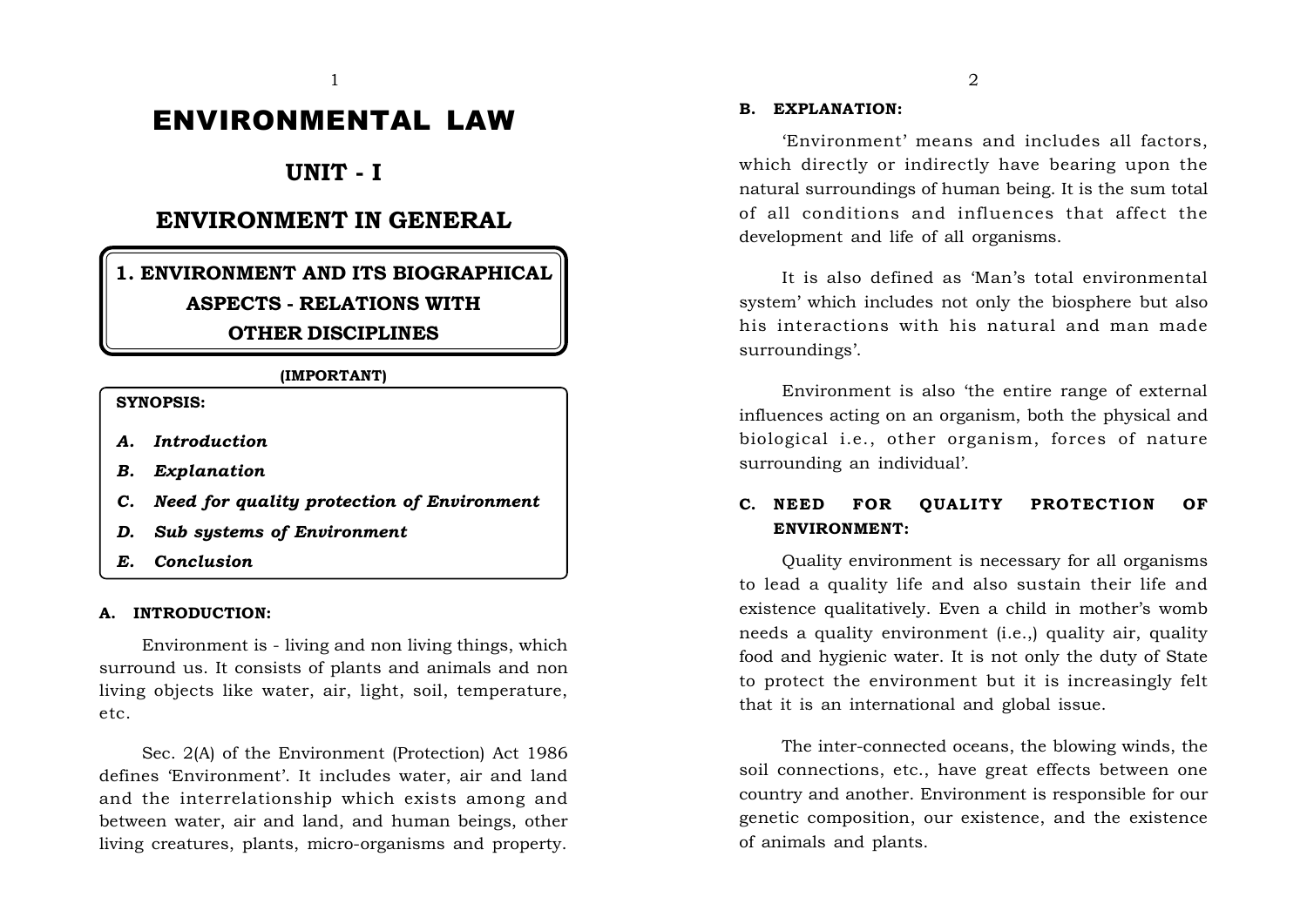It is therefore important that the environment is preserved and protected from degradation and to enable us to maintain the ecological balance. Natural resources are the basis of all our activities whether it is agriculture, industry, science or technology, etc. The protection of natural resources and their conservation both qualitatively and quantitatively is very much essential.

#### **D. SUB SYSTEMS OF ENVIRONMENT:**

Since protection of environment is very essential, it is necessary to understand the environment and its constituents clearly.

The environment and its sub systems can be studied under the following three approaches:

#### **1. First approach:**

- i. Abiotic or Physical Components
- ii. Biotic Components
- iii. Energy Components

#### **2. Second approach:**

- i. Eco system
- ii. Ecology
- iii. Biosphere
- iv. Preservation of biosphere
- v. Ozone layer

#### **3. Third approach:**

- i. Urban Environment
- ii. Surface Environment
- iii. Aquatic Environment

## **4. Fourth approach: (Relations with other disciplines)**

- i. Eco system
- ii. Ecology
- iii. Economics
- iv. Sociology
- v. Chemistry and Physics
- **1. FIRST APPROACH:**

#### **i. Abiotic or Physical Components:**

Abiotic components include solid, liquid and gas and they are represented by Lithosphere, Hydrosphere and the Atmosphere.

Lithosphere is the soil surface of earth. It includes all the soil strata. Land pollution affects these areas.

Hydrosphere means the water surface of the earth. It includes river, ponds, canals, sea and any aquatic area. Here water pollution affects the area.

Atmosphere is the air surface surrounding the earth. It goes upto outer space where there is no air. It also includes Ozone layer. Environmental pollution affects this area.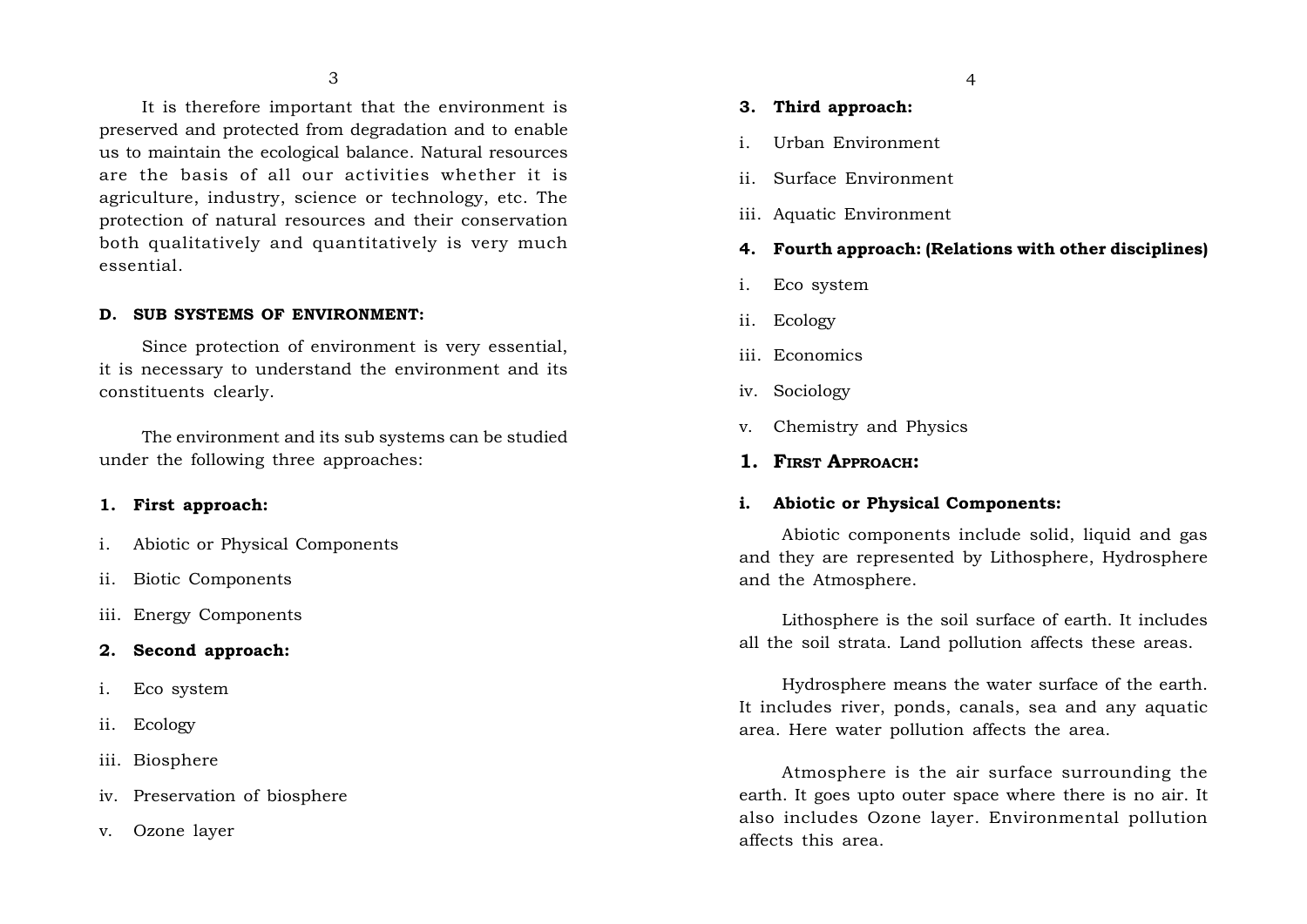#### **ii. Biotic Components:**

Biotic environment includes plant components, animal components and micro-organic components.

### **iii. Energy Components:**

Energy component includes solar energy and geothermal energy.

#### **2. SECOND APPROACH:**

#### **i. Eco System:**

The interdependence of living parts namely man, animals and plants and non living parts namely water, air, soil, heat, light, radiation, etc., make an eco system. It is a combination of biotic community with physical environment.

Biotic community means an assembly (group) of animal and plant thesis inhabitating in a common area and which affect one another by their existence and growth. The combination of Eco systems under similar climates and which share similar character and arrangement of vegetation is known as 'biomes'.

For e.g., deserts, forests, etc., No Eco system remains constant and it is continuously undergoing changes. Any small change in one part of the Eco system affects the entire system. Though the eco system tries to maintain its stability by depending on its diversity, still a drastic change in the eco system affects the environment.

For e.g., a tropical forest is able to withstand small changes but a drastic change in the system not only

affects them but also the entire environment surrounding it.

#### *Doon Valley Case:*

The Doon Valley is a distinct and unique ecosystem in the foothills of the Himalayas. It is ecologically sensitive ecosystem. There has been continuous deterioration of this fragile ecosystem.

The resident population and migrants overexploited the forest, mineral and land resources of this area to meet their short term needs. This has affected the equilibrium between environmental and societal systems of the doon valley area.

The Government has been evaluating the developmental proposals for the present and the long term scenarios. The long term scenario for the year 2021 A.D. aims at enhancing the quality of life levels in this area and at the same time, minimizing the ecological loading and preventing the environmental degradation.

#### **ii. Ecology:**

Ecology is the study of eco systems. By this study, we analyze the constitution of eco system and their interaction within them and it's functioning as a whole.

In other words, it is a science of the study of organisms in relation to their environment. It is also the scientific study of the close relationship between the living organisms and their living, and non-living surroundings.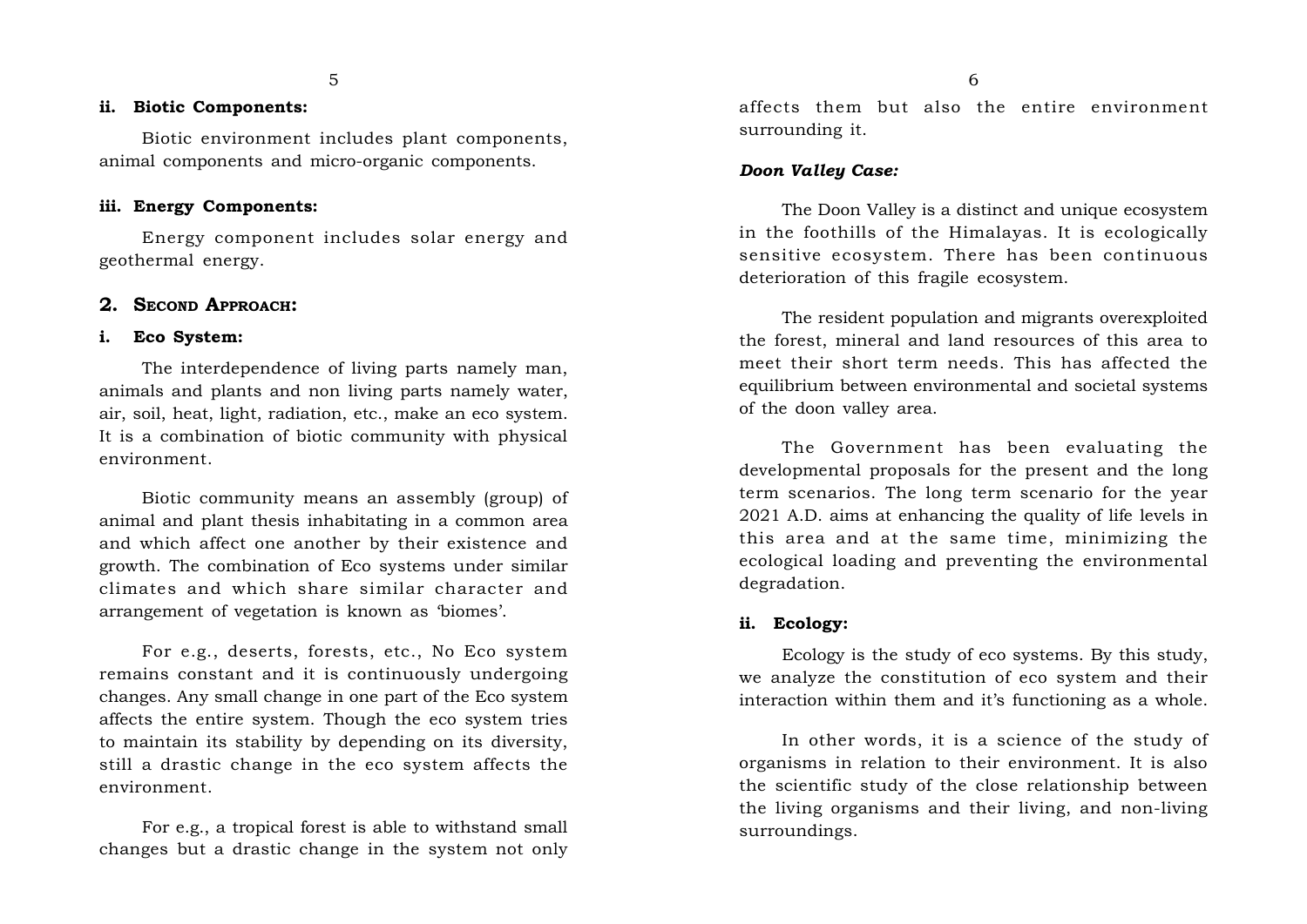It is a branch of Biology dealing with the relations of living organisms to their surroundings, their habitats, mode of life, etc.

#### **iii. Biosphere:**

It is the part of the earth's surface and atmosphere where living things are inhabited.

Biosphere contains the surface area of earth, the oceans, the outer and upper surface of land areas, fresh waters and the living things inhabited in these areas. To enable living and continuance of life, water, air and sunlight are available.

Thus, Biosphere includes Lithosphere (soil surface), Hydrosphere (water) and Atmosphere (air). All the three spheres exist in specific proportion so as to sustain the life activity of human being and other living organisms. It is essential that for the survival of human being, the preservation of Biosphere is necessary.

This can be done by keeping alive the biotic provinces and safeguarding the genetic diversity for continuing the evolution process, conducting ecological and environmental researches continuously and by providing facilities for education and training in restoration of natural conditions.

#### **iv. Preservation of biosphere:**

For the survival of human species the preservation of biosphere is essential. This can be done by setting aside sufficient representative of biotic provinces and by extending sufficient protection to them. This may be designated as Biosphere Reserves.

'Unescos' man and Biosphere (MAB) Programme has also conceived of this with the following objectives:

- a. To save the present and future human use, the diversity and integrity of biotic communities of plants and animals within natural ecosystems and to safeguard the genetic diversity or species on which their continuing evolution depends.
- b. To provide areas for ecological and environmental research including, particularly, baseline studies, both within and adjacent to those reserves, such research to be consistent with objective above.
- c. To Provide facilities for education and training. The Biosphere Reserve should comprise not only completely natural ecosystems but also semi-natural established land use practices.

Among such reserves, area that have outstanding potential for restoration to natural conditions should also be included. Biosphere Reserves are not meant to substitute established national parks, and sanctuaries but may often coincide partly with our national parks and sanctuaries.

#### **v. Ozone Layer:**

Ozone is an allotropy of oxygen. It is written by the chemical formula  $O<sub>3</sub>$ . Ozone is present in Troposphere and Stratosphere. The Ozone's chemical properties are that it is an oxidising agent and present in the air after rains. Its usefulness is that it protects the Biosphere from excess Ultra Violet Radiation and powerful sunrays.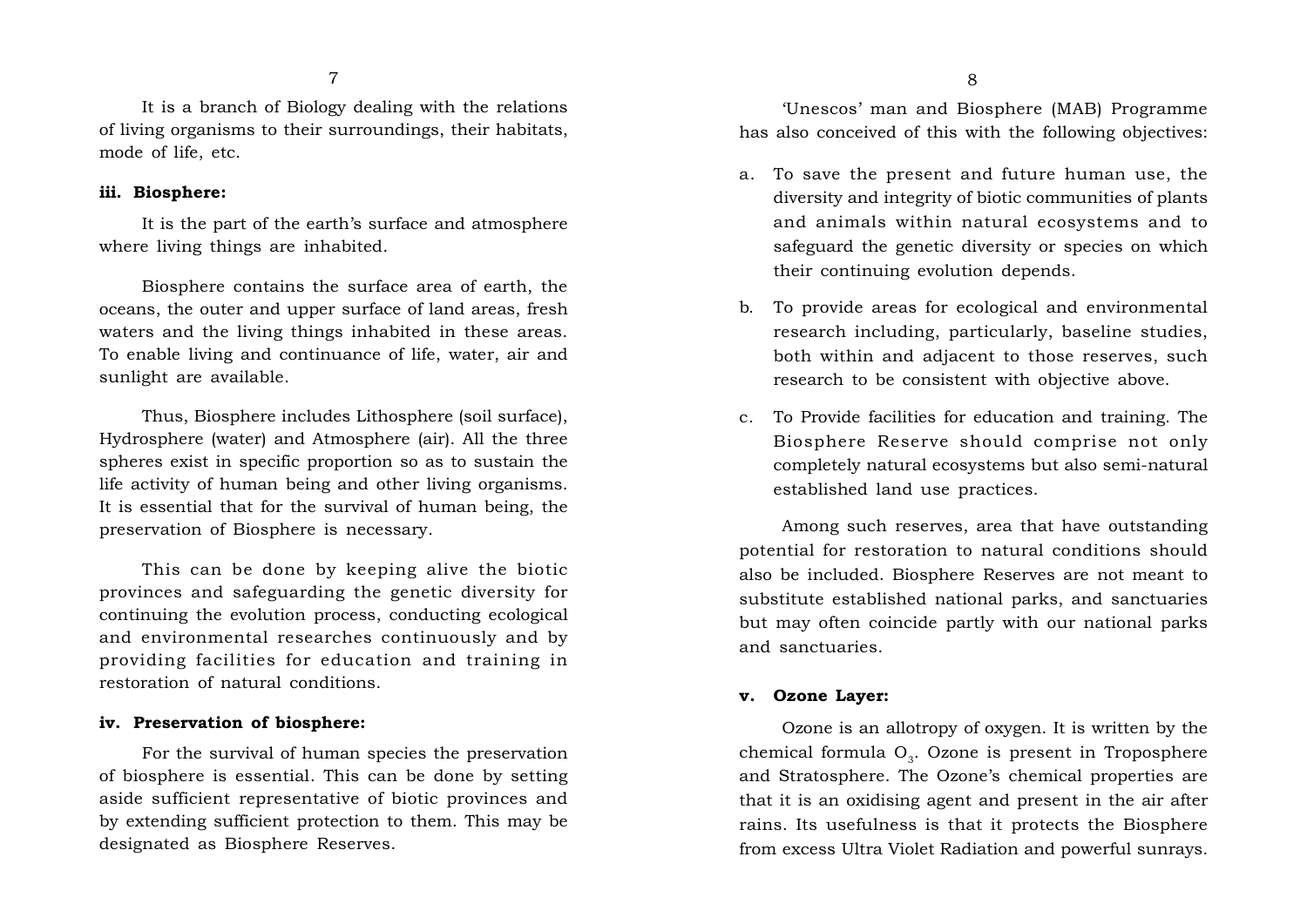If such protection is not there, the Ultra Violet Radiations will affect the entire biological, chemical and physical structure of earth and all the living organisms will be destroyed. It is therefore necessary that reduction of environmental pollution protect the Ozone Layer.

The increased environmental pollution by nuclear wastages, industrial wastes, chemical smokes, etc., could affect the Ozone Layer and therefore the Ozone area will be decreased and it is called **'Ozone Depletion'**.

In fact, the awareness to protect Ozone layer arose only in 1980 and the same was stressed in several conventions like **"Convention for the Protection of the Ozone layer"**, **"Montreal Protocol on substance that deplete the Ozone layer"**.

The importance of protecting the Ozone Layer is by avoiding the use of nuclear weapons, nuclear wastages, use of carbon monoxides, nitrogen oxides, hydrogen oxides, fluro carbons, etc.,

### **3. THIRD APPROACH:**

- i. **Urban Environment** includes the study of industries, buildings, roads and their effect on environment.
- ii. **Surface Environment** includes the study of land surface, hill, deserts, volcanoes, valleys, etc.
- iii. **Aquatic Environment** includes the study of rivers, lakes, ponds, falls, sea, ocean, etc.

# **4. FOURTH APPROACH: (RELATIONS WITH OTHER DISCIPLINES)**

Environmental is closely related to the following disciplines of study and they are:

- i. **Eco system:** *(Please Refer Page No.5)*
- ii. **Ecology:** *(Please Refer Page No. 6, Also refer Chapter No. 19D - Global warming, Page No. 228 & 19E - Protection of ozone layer, Page No. 223)*
- iii. **Economics:** *(Please Refer Chapter No. 3, Page No. 35)*
- iv. **Sociology:** *(Please Refer Chapter No. 3, Page No. 34)*
- v. **Chemistry and Physics:** *(Please refer Chapter No. 45 - Noise pollution - Page No. 377)*

#### **E. CONCLUSION:**

Fulfillment of basic needs, improvement of living standards, better protected eco systems, correct resources of usages, conservation of forests, proper policies and management, protection of wild life, love and care for 'fauna (animals) and flora (plants)', minimum destruction of living and non living resources, etc., will lead to the inter gradation of environment and development.

 $9 \t\t 10$